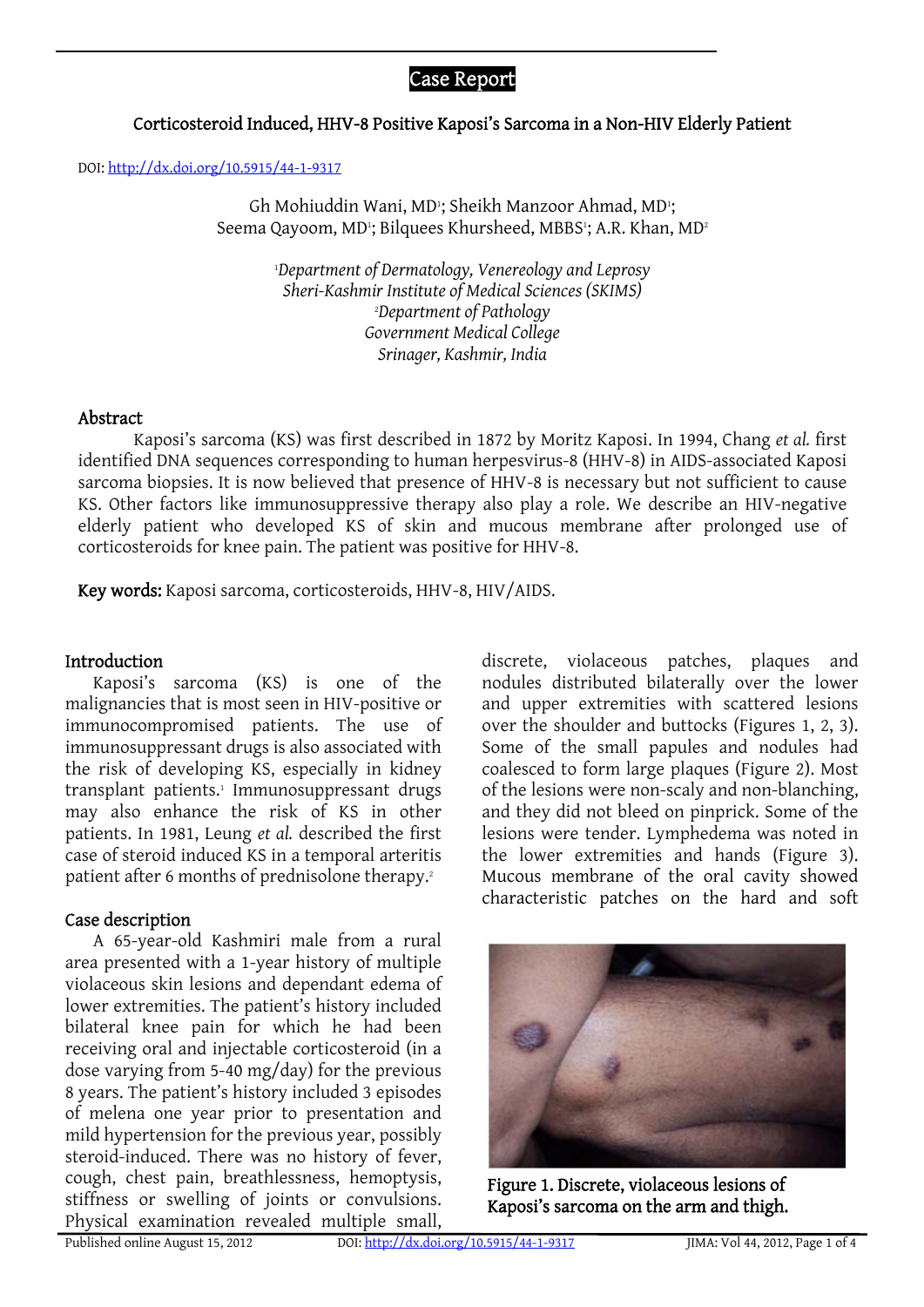

Figure 2. Lesions of Kaposi's sarcoma on the lower limb, showing confluence.



Figure 3. Violaceous nodules and plaques of Kaposi's sarcoma. Note also edema of the hand.

palate (Figure 4). Penile mucosa showed purple plaques, and anal mucosa showed two small pink patches on the left lateral wall. There was no lymphadenopathy or organomegaly.

Laboratory studies, including a complete blood cell count, urinalysis, liver function tests, kidney function tests, blood glucose, electrolytes and coagulogram, were within normal ranges. The serological tests for syphilis and human immunodeficiency virus (HIV) were negative or nonreactive. Tests for rheumatoid factor and antinuclear antibodies were also negative. Chest radiography, ultrasonography of abdomen and computed tomography (CT) of chest and abdomen were normal. Proctoscopy and colonoscopy showed 1° hemorrhoid at 12 o'clock position and two small pink patches at the lateral wall of anus.

Histopathologic examination of skin biopsy from one of the patches (Figure 5) showed neovascularization of the entire dermis with



Figure 4. Characteristic patches of Kaposi's sarcoma on the hard and soft palate.

small irregular vascular channels intercommunicating and surrounding preexisting normal vascular channels. These neovascularised channels were of capillary nature with incomplete walls and showed extravasation of red blood cells. The vessels were seen dissecting the collagen bundles and adnexal structures. Section from a nodule (Figure 6) showed fascicles of spindle cells with interweaving free red cells. There were focal hemosiderin deposits and perivascular round cell inflammatory infiltrates. No mitotic figures were identified.

On immunohistochemistry, the tumor cells were positive for CD31 (Figure 7) and CD34. HHV-8 stain showed weak granular positivity.

After confirming the diagnosis of KS by biopsy and immunohistochemistry, the patient was treated with 7 courses of systemic chemotherapy of pegylated liposomal doxorubicin, 40 mg/m<sup>2</sup>, administered every 2



Figure 5. Micro-section from plaque shows dilated, irregular new vessels and preexisting vessels in the dermis. Also seen are few scattered spindle cells (H & E× 400).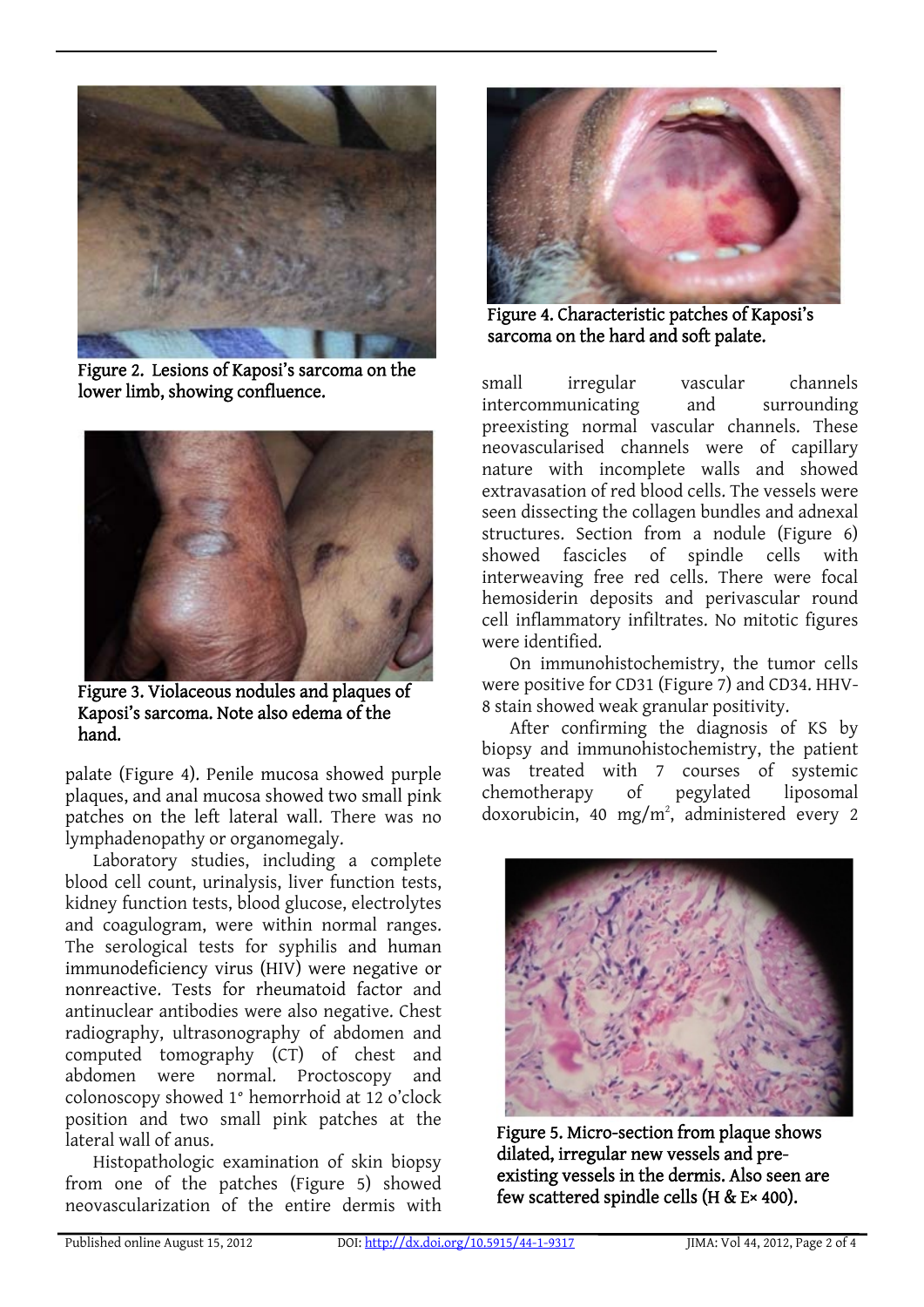

Figure 6. Micro-section from nodule shows fascicles of spindle cells in the dermis and superficial subcutis. Between the spindle cells are seen red blood cells in pseudo vascular channels. Spindle cells are seen encircling adipocytes and nerve fascicles (H & E×400).



#### Discussion

Kaposi's sarcoma (KS) typically involves the skin and manifests as violaceous lesions that enlarge from patches to plaques and nodules. Four types of KS are recognized: classic KS, HIVrelated KS, African endemic KS and iatrogenic KS.3 Classic KS occurs in elderly men involving the skin of lower extremities and is indolent. Endemic KS occurs in Sub-Saharan Africa. Epidemic KS refers to KS in HIV-infected individuals. It is aggressive and involves the skin and gastrointestinal and respiratory tracts. Iatrogenic KS occurs in individuals who are immunosuppressed because of organ transplantation and tends to be aggressive.<sup>4,5</sup>

Excess use of immunosuppressive drugs (including corticosteroids) has also been associated with high prevalence of iatrogenic KS.6,7 Onset of the disease after administration of the triggering drug in previously reported studies ranged from less than one month to more than 20 years. The dose of corticosteroid ranged from 5 to 125 mg/day. There is no evident correlation between the development of KS and dose or duration of steroid therapy.<sup>7</sup> In vitro evidence supports the hypothesis that glucocorticoids have a direct role in stimulating



Figure 7. Immunohistochemistry. The section which is immune-stained for CD31 highlights tumor cells in the vessels and in the stroma.

tumor development and growth. They cause upregulation of Kaposi cell proliferation and the activation of HHV-8.<sup>8</sup>

Chang *et al.* first reported a link between HHV-8 and KS in 1994.<sup>9</sup> The virus was found in more than 90% of KS samples from HIV seropositive patients, but it had low prevalence in healthy controls. HHV-8 DNA persists in endothelial cells and spindle cells of KS.<sup>10</sup> Furthermore, HHV-8 virus alone is not sufficient to cause KS, but it may be an important cofactor in the development of disease.<sup>11</sup> HHV-8 has been isolated from all types of KS lesions, including corticosteroid induced KS.12

Treatment modalities comprise local therapy for-example surgery, radiotherapy and local chemotherapy such as injections of vinca alkaloids or local immune therapy by interferon, 9 cis retinoic acid or imiquimod. Patients with extensive skin or mucosal lesions may need chemotherapeutic agents.13 Positive results have been found for pegylated liposomal doxorubicin, danaurabucin, paclitaxel and interferon-α. 14 In patients with iatrogenic KS, immunosuppressive medication may be reduced or modified with the considerate possibility of grafts being rejected with insufficient immunosuppression.<sup>4</sup> Although corticosteroids act to induce or trigger the disease, it is only in the case of the autoimmune diseases that KS resolves after suspension of treatment with corticosteroids.<sup>7</sup>

Our patient is an elderly male who had received oral steroids for the past 8 years in a